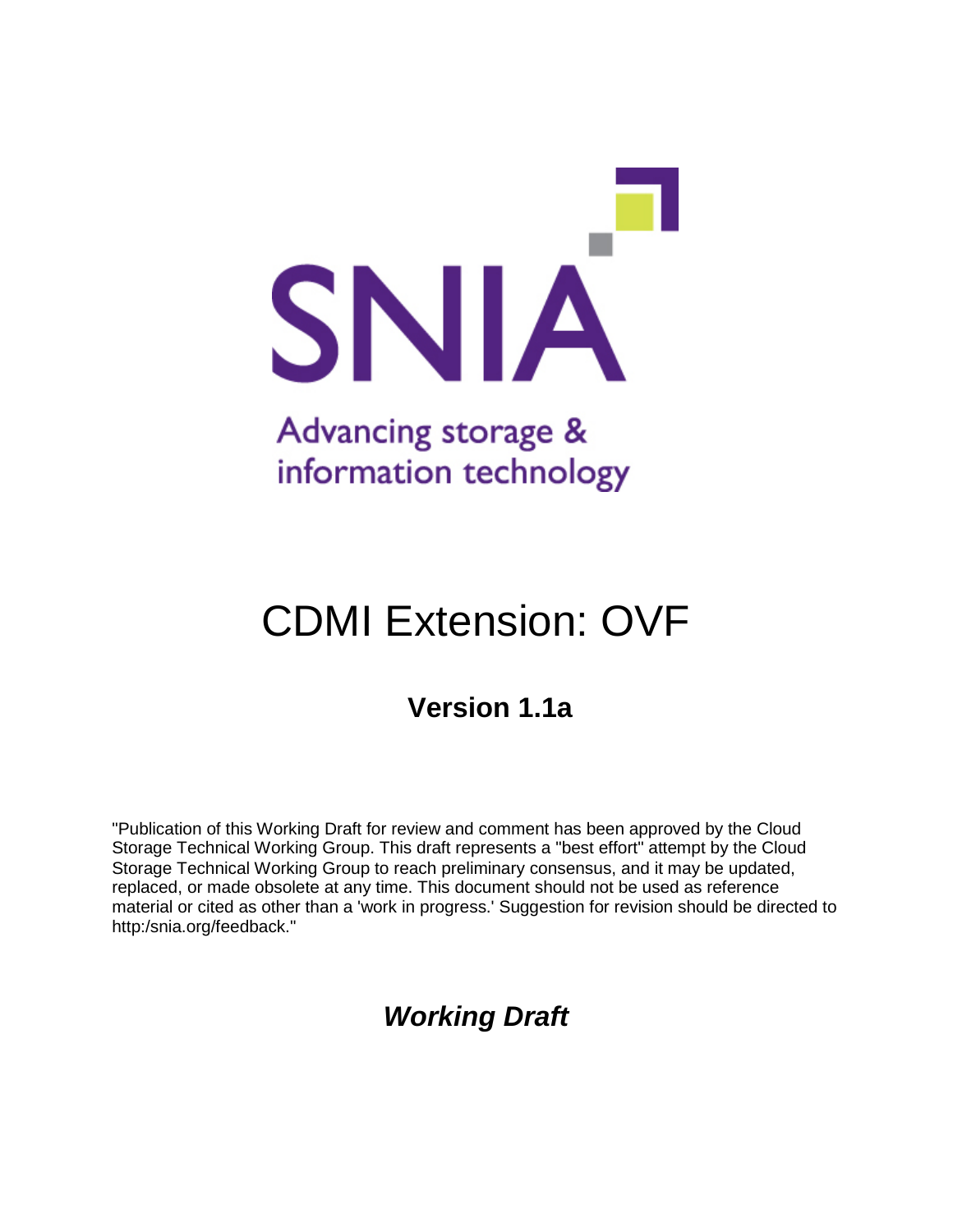# **Revision History**

| <b>Date</b> | Version | Bv                                   | <b>Comments</b>                                                                                                      |
|-------------|---------|--------------------------------------|----------------------------------------------------------------------------------------------------------------------|
| 08-28-2014  | 1 1 a   | Marie McMinn,<br>Cloud TWG<br>Editor | New version of OVF extension created for the CDMI<br>1.1.0 revision of the standard. Derived from the 1.0h<br>draft. |

The SNIA hereby grants permission for individuals to use this document for personal use only, and for corporations and other business entities to use this document for internal use only (including internal copying, distribution, and display) provided that:

- Any text, diagram, chart, table, or definition reproduced shall be reproduced in its entirety with no alteration, and,
- Any document, printed or electronic, in which material from this document (or any portion hereof) is reproduced shall acknowledge the SNIA copyright on that material, and shall credit the SNIA for granting permission for its reuse.

Other than as explicitly provided above, you may not make any commercial use of this document, sell any excerpt or this entire document, or distribute this document to third parties. All rights not explicitly granted are expressly reserved to SNIA.

Permission to use this document for purposes other than those enumerated above may be requested by e-mailing tcmd@snia.org. Please include the identity of the requesting individual and/or company and a brief description of the purpose, nature, and scope of the requested use.

Copyright © 2014 Storage Networking Industry Association.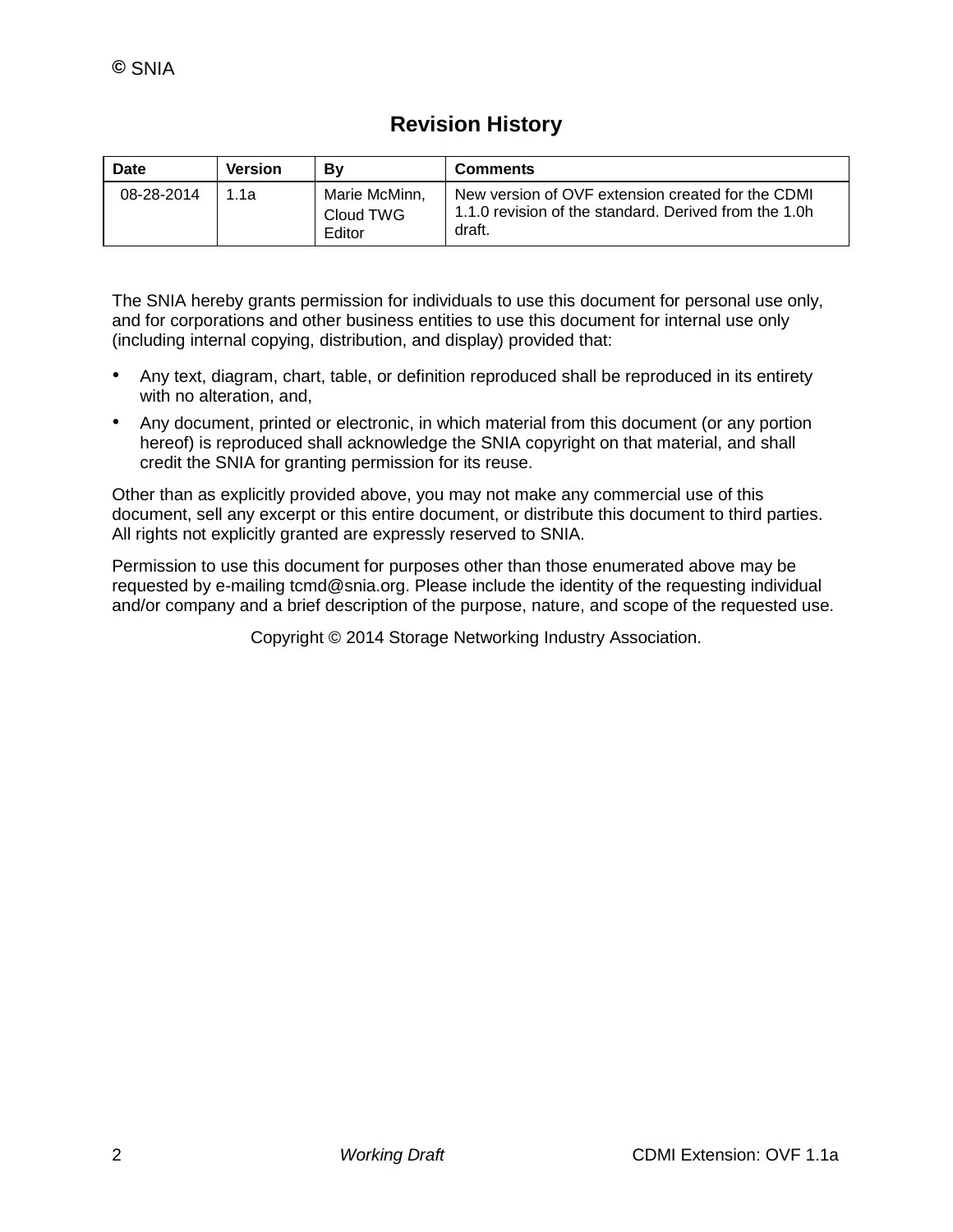# **OVF CDMI Extension**

This extension to the CDMI international standard supports the DMTF OVF Standard (DSP 243), which is used to move virtual appliances between clouds. Both of these standards can be used together to manage data and storage for IaaS clouds.

# **Changes to CDMI 1.1.0:**

The changes are as follows:

• Support for deserializing an OVF (Versions 1.1 and 2.0) package into CDMI containers and objects such that they can be referenced by CIMI machine images and volume images

# **1) Insert into Clause 2 Normative References:**

ISO/IEC 17203:2011, DSP 0243 — *Information technology — Open Virtualization Format (OVF) specification*

## **2) Insert into Clause 3 Terms:**

#### **3.x Open Virtualization Format OVF**

a DMTF standard for virtual appliance portability

## **3.x**

# **OVF package**

an OVF descriptor file accompanied by zero or more files

## **3.x**

## **OVF descriptor**

an OVF file with XML metadata describing a virtual appliance and its requirements on the environment

**3) Add a table entry to the end of Table 100 in 12.1.1 Cloud Storage System-Wide Capabilities as follows:**

| <b>Capability Name</b> | Type               | <b>Definition</b>                                                                                                                                         |
|------------------------|--------------------|-----------------------------------------------------------------------------------------------------------------------------------------------------------|
| cdmi_ovf_support       | <b>JSON String</b> | If present and "true", this capability indicates that the cloud storage<br>system supports OVF serialization and deserialization per 15.4 OVF<br>Support. |

# **4) Add a table entry to the end of Table 104 in 12.1.5 Container Capabilities as follows:**

| <b>Capability Name</b> | Type          | <b>Definition</b>                                                                                                                              |  |
|------------------------|---------------|------------------------------------------------------------------------------------------------------------------------------------------------|--|
| cdmi_ovf_support       | l JSON String | If present and "true", this capability indicates that the container<br>supports OVF serialization and deserialization per 15.4 OVF<br>Support. |  |